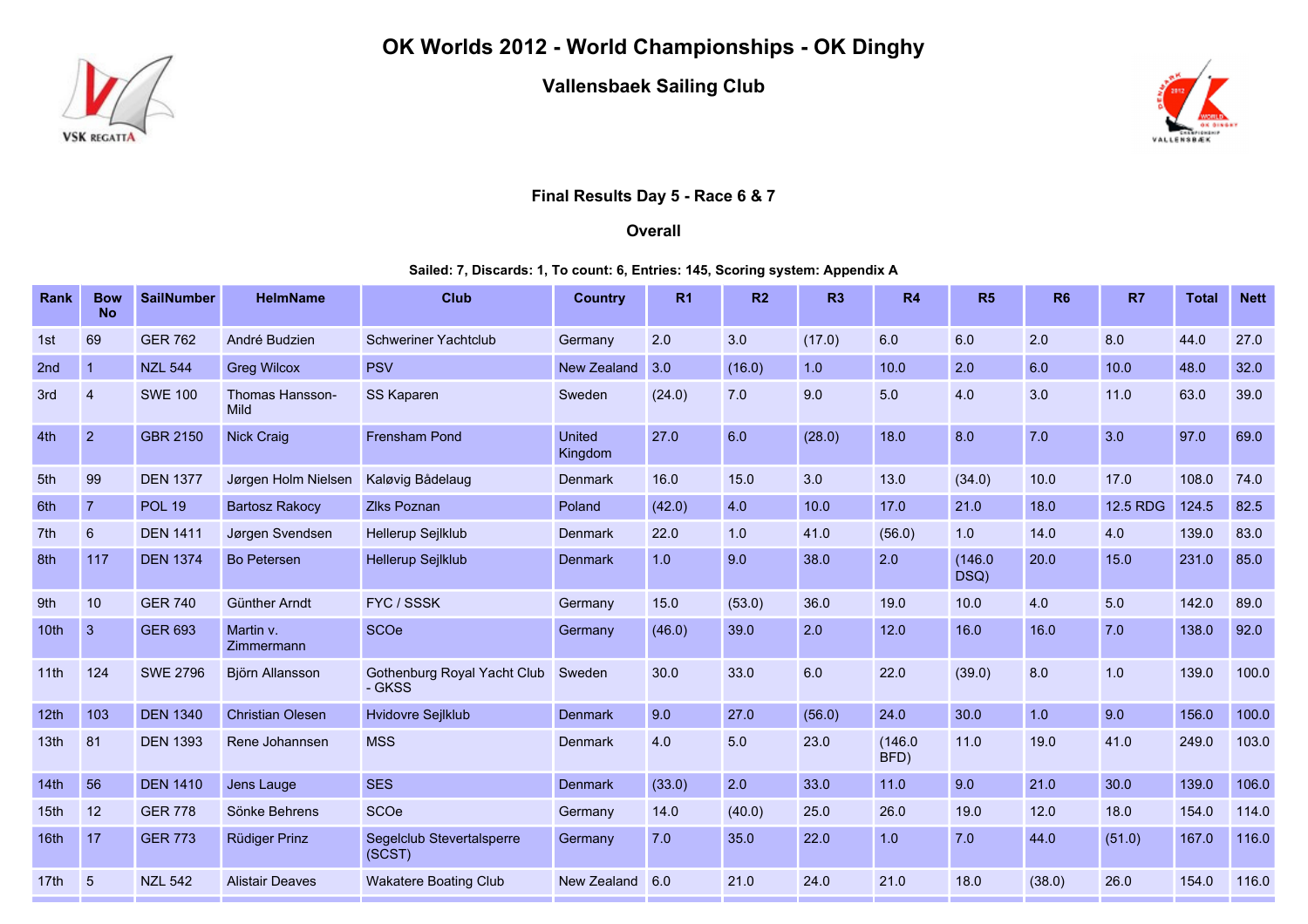| 18th             | 14  | <b>DEN 1364</b>  | Jørgen Lindhardtsen    | Hvidovre Sejlklub                   | Denmark                  | (146.0)<br>BFD) | 14.0    | 5.0    | 57.0   | 20.0   | 5.0      | 16.0            | 263.0 | 117.0 |
|------------------|-----|------------------|------------------------|-------------------------------------|--------------------------|-----------------|---------|--------|--------|--------|----------|-----------------|-------|-------|
| 19th             | 34  | <b>SWE 2797</b>  | Mats Caap              | Varbergs Segelsällskap              | Sweden                   | (63.0)          | 18.0    | 20.0   | 16.0   | 5.0    | 36.0 RDG | 25.0            | 183.0 | 120.0 |
| 20th             | 114 | <b>DEN 1402</b>  | <b>Bo Teglers</b>      | Hellerup Sejlklub                   | Denmark                  | 5.0             | 45.0    | 18.0   | 8.0    | (51.0) | 17.0     | 34.0            | 178.0 | 127.0 |
| 21st             | 145 | <b>AUS 735</b>   | Mark Jackson           | <b>Black Rock Yacht Club</b>        | Australia                | 38.0            | 8.0     | (82.0) | 23.0   | 48.0   | 13.0     | 22.0            | 234.0 | 152.0 |
| 22 <sub>nd</sub> | 45  | <b>DEN 1344</b>  | Peter Wibroe           | <b>SSSK</b>                         | Denmark                  | 17.0            | 24.0    | (39.0) | 36.0   | 26.0   | 29.0     | 20.0            | 191.0 | 152.0 |
| 23rd             | 16  | <b>DEN 1408</b>  | <b>Stefan Myralf</b>   | Hellerup Sejlklub                   | Denmark                  | 54.0            | 20.0    | (74.0) | 72.0   | 3.0    | 9.0      | 2.0             | 234.0 | 160.0 |
| 24th             | 93  | <b>GER 777</b>   | <b>Pich Andreas</b>    | <b>LYC</b>                          | Germany                  | 12.0            | 48.0    | 4.0    | 48.0   | 15.0   | 48.0     | (146.0)<br>DNC) | 321.0 | 175.0 |
| 25th             | 11  | POL <sub>1</sub> | Tomasz Gaj             | MOS 2 Warszawa                      | Poland                   | 23.0            | 11.0    | 21.0   | 64.0   | 14.0   | (68.0)   | 47.0            | 248.0 | 180.0 |
| 26th             | 152 | <b>SWE 2741</b>  | Johanne Dagerbrant     | Umeå Segelsällskap                  | Sweden                   | 34.0            | 25.0    | 11.0   | (50.0) | 38.0   | 35.0     | 40.0            | 233.0 | 183.0 |
| 27th             | 104 | <b>DEN 1346</b>  | <b>Anders Andersen</b> | Horsens Sejlklub                    | Denmark                  | 45.0            | 19.0    | (48.0) | 25.0   | 41.0   | 11.0     | 43.0            | 232.0 | 184.0 |
| 28th             | 95  | POL <sub>4</sub> | Radek Drozdzik         | <b>LOK Dryf</b>                     | Poland                   | (72.0)          | 34.0    | 32.0   | 15.0   | 49.0   | 23.0     | 35.0            | 260.0 | 188.0 |
| 29th             | 76  | <b>NZL 479</b>   | <b>Jake Weeks</b>      | Napier Sailing Club                 | New Zealand              | 11.0            | 36.0    | (99.0) | 55.0   | 12.0   | 45.0     | 31.0            | 289.0 | 190.0 |
| 30th             | 28  | <b>GBR 2151</b>  | Jonathan Fish          | <b>Waldringfield SC</b>             | <b>United</b><br>Kingdom | (146.0)<br>BFD) | 12.0    | 15.0   | 67.0   | 50.0   | 37.0     | 12.5 RDG        | 339.5 | 193.5 |
| 31st             | 15  | <b>SWE 99</b>    | Hans Elkjaer           | Varbergs Segelsällskap              | Sweden                   | 35.0            | 31.0    | 8.0    | (77.0) | 33.0   | 53.0     | 36.0            | 273.0 | 196.0 |
| 32nd             | 137 | <b>GER 752</b>   | André Hennings         | <b>CKA</b>                          | Germany                  | 28.0            | (60.0)  | 44.0   | 9.0    | 35.0   | 46.0     | 38.0            | 260.0 | 200.0 |
| 33rd             | 63  | <b>GER 775</b>   | Jörg Rademacher        | Segelclub Stevertalsperre<br>(SCST) | Germany                  | 43.0            | 22.0    | (87.0) | 53.0   | 22.0   | 36.0     | 29.0            | 292.0 | 205.0 |
| 34th             | 66  | <b>GER 731</b>   | <b>Thomas Glas</b>     | Segeberger Segel Club               | Germany                  | 25.0            | (51.0)  | 14.0   | 38.0   | 32.0   | 49.0     | 49.0            | 258.0 | 207.0 |
| 35th             | 20  | <b>GER 771</b>   | <b>Ralf Mackmann</b>   | Segel Club. Haltern am See          | Germany                  | 36.0            | (109.0) | 12.0   | 4.0    | 23.0   | 97.0     | 46.0            | 327.0 | 218.0 |
| 36th             | 29  | <b>GBR 2138</b>  | <b>Robert Deaves</b>   | Waldringfield SC                    | <b>United</b><br>Kingdom | 37.0            | 37.0    | 29.0   | (70.0) | 28.0   | 34.0     | 53.0            | 288.0 | 218.0 |
| 37th             | 73  | <b>GBR 2147</b>  | <b>Alex Scoles</b>     | Overy Staithe Sailing Club          | United<br>Kingdom        | 29.0            | 17.0    | 49.0   | 51.0   | 36.0   | (64.0)   | 39.0            | 285.0 | 221.0 |
| 38th             | 18  | <b>GBR 2145</b>  | <b>Tony Woods</b>      | Glossop and Etherow SC              | <b>United</b><br>Kingdom | 21.0            | 59.0    | 37.0   | (73.0) | 27.0   | 56.0     | 21.0            | 294.0 | 221.0 |
| 39th             | 144 | <b>AUS 729</b>   | Andre Blasse           | <b>Black Rock Yacht Club</b>        | Australia                | 47.0            | 30.0    | 73.0   | (80.0) | 45.0   | 27.0     | 6.0             | 308.0 | 228.0 |
| 40th             | 9   | <b>GBR 2118</b>  | <b>Terry Curtis</b>    | Weymouth SC / Upper<br>Thames SC    | United<br>Kingdom        | 44.0            | 43.0    | (83.0) | 35.0   | 31.0   | 70.0     | 14.0            | 320.0 | 237.0 |
| 41st             | 72  | <b>GER 767</b>   | Juliane Hofmann        | Potsdamer Seglerverein e.V.         | Germany                  | 70.0            | 28.0    | 52.0   | 3.0    | 17.0   | (94.0)   | 79.0            | 343.0 | 249.0 |
| 42nd             | 19  | <b>DEN 1335</b>  | Mogens Johansen        | Solrød Strand Sejlklub              | Denmark                  | 66.0            | 23.0    | 58.0   | 34.0   | 13.0   | (73.0)   | 57.0            | 324.0 | 251.0 |
| 43rd             | 44  | <b>DEN 1345</b>  | <b>Mathias Fisker</b>  | <b>SSSK</b>                         | Denmark                  | 48.0            | 82.0    | 27.0   | 7.0    | 52.0   | (86.0)   | 42.0            | 344.0 | 258.0 |
| 44th             | 147 | <b>POL 10</b>    | Janusz Stobinski       | AZS Poznan                          | Poland                   | 61.0            | 55.0    | (70.0) | 33.0   | 37.0   | 41.0     | 32.0            | 329.0 | 259.0 |
| 45th             | 78  | <b>NZL 533</b>   | Rob Hengst             | Napier Sailing Club                 | New Zealand              | 41.0            | 26.0    | 42.0   | (90.0) | 42.0   | 50.0     | 60.0            | 351.0 | 261.0 |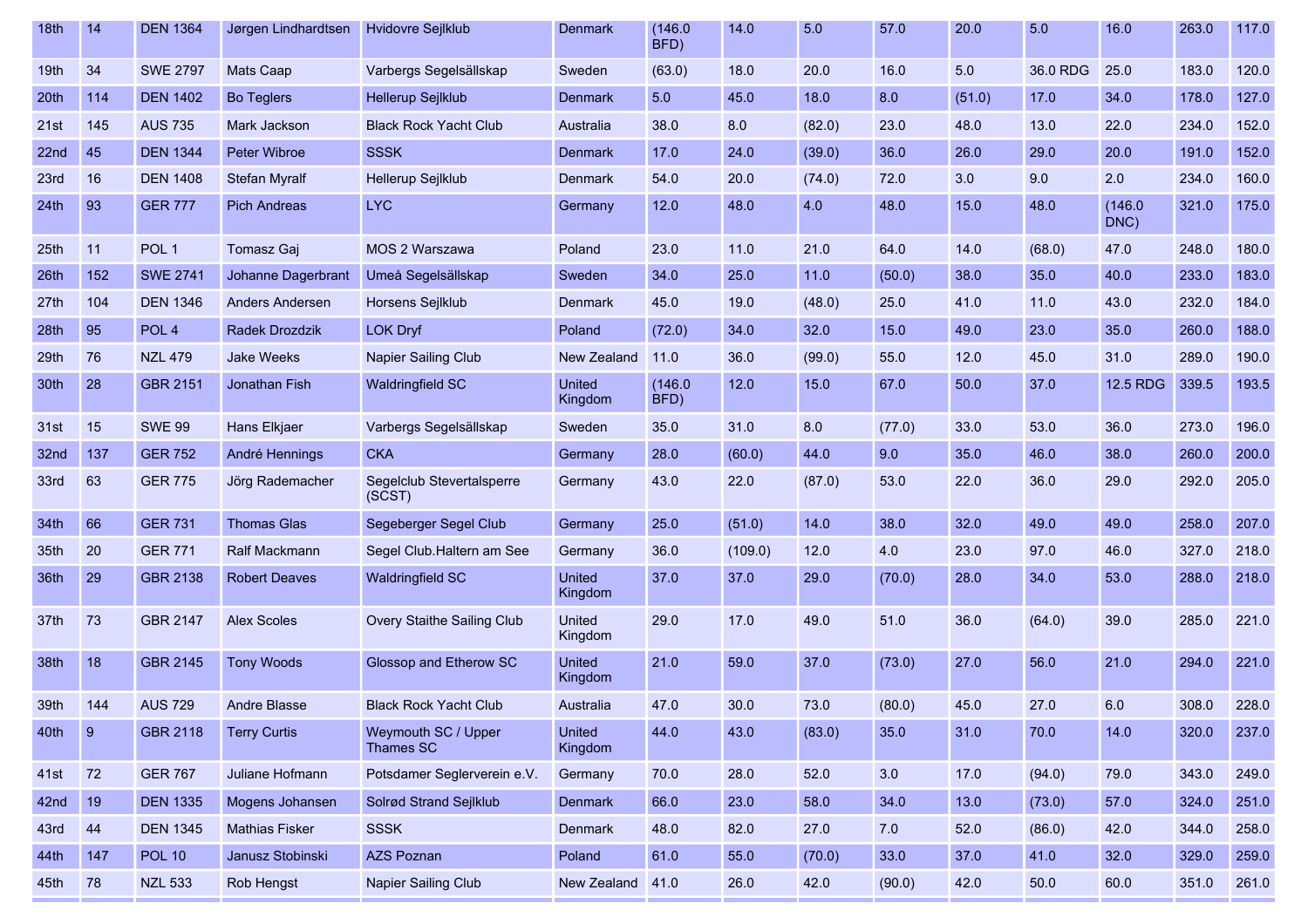| 46th | 8    | <b>AUS 749</b>   | <b>Roger Blasse</b>        | <b>Black Rock Yacht Club</b>               | Australia                | 8.0     | 10.0    | 103.0           | 110.0           | (146.0)<br>BFD)     | 15.0     | 19.0                | 411.0 | 265.0 |
|------|------|------------------|----------------------------|--------------------------------------------|--------------------------|---------|---------|-----------------|-----------------|---------------------|----------|---------------------|-------|-------|
| 47th | 39   | <b>GER 750</b>   | <b>Ralf Tietje</b>         | <b>SVG</b>                                 | Germany                  | 77.0    | (79.0)  | 47.0            | 39.0            | 25.0                | 40.0     | 48.0                | 355.0 | 276.0 |
| 48th | 24   | <b>GER 765</b>   | <b>Rainer Pospiech</b>     | Yachtclub Berlin Grünau                    | Germany                  | 55.0    | 38.0    | 79.0            | 32.0            | 55.0                | (83.0)   | 33.0                | 375.0 | 292.0 |
| 49th | 120  | <b>NOR 471</b>   | Jens Makholm               | Hellerup Sejlklub                          | Norway                   | 26.0    | 32.0    | 68.0            | 66.0            | (146.0)<br>BFD)     | 43.0     | 58.0                | 439.0 | 293.0 |
| 50th | 113  | <b>DEN 1304</b>  | <b>Christian Midtgaard</b> | Helsingør Amatør Sejlklub                  | <b>Denmark</b>           | 31.0    | 42.0    | (146.0)<br>DNF) | 101.0           | 71.0                | 22.0     | 28.0                | 441.0 | 295.0 |
| 51st | 13   | <b>DEN 1398</b>  | <b>Christian Hedlund</b>   | Hellerup Sejlklub                          | Denmark                  | 13.0    | 13.0    | 35.0            | (146.0)<br>BFD) | 146.0<br><b>BFD</b> | 66.0     | 24.0                | 443.0 | 297.0 |
| 52nd | 121  | <b>GER 760</b>   | <b>Andreas Deubel</b>      | Hamburger Segel-Club                       | Germany                  | 58.0    | 47.0    | (75.0)          | 58.0            | 44.0                | 65.0     | 54.0                | 401.0 | 326.0 |
| 53rd | 143  | <b>AUS 744</b>   | <b>Andrew Baker</b>        | <b>Black Rock Yacht Club</b>               | Australia                | 53.0    | 74.0    | 71.0            | 52.0            | (146.0)<br>BFD)     | 26.0     | 52.0                | 474.0 | 328.0 |
| 54th | $77$ | <b>NZL 531</b>   | <b>Adrian Coulthard</b>    | Napier Sailing Club                        | <b>New Zealand</b>       | 50.0    | 52.0    | 64.0            | (88.0)          | 40.0                | 61.0     | 67.0                | 422.0 | 334.0 |
| 55th | 43   | <b>SWE 2775</b>  | Johnny Billström           | SSV                                        | Sweden                   | 82.0    | 44.0    | 50.0            | (97.0)          | 54.0                | 25.0     | 80.0                | 432.0 | 335.0 |
| 56th | 70   | <b>SWE 2794</b>  | Carl Hultgren              | Råå JolleKlubb                             | Sweden                   | 19.0    | 71.0    | (89.0)          | 84.0            | 24.0                | 69.0     | 69.0                | 425.0 | 336.0 |
| 57th | 71   | <b>SWE 2795</b>  | Lars Hultgren              | Råå JolleKlubb                             | Sweden                   | 10.0    | 69.0    | 53.0            | 75.0            | 43.0                | 87.0     | (99.0)              | 436.0 | 337.0 |
| 58th | 127  | <b>SWE 88</b>    | <b>Lennart Hansson</b>     | <b>GeSS (Getskärs</b><br>segelsällskap)    | Sweden                   | (96.0)  | 54.0    | 59.0            | 49.0            | 29.0                | 78.0     | 68.0                | 433.0 | 337.0 |
| 59th | 110  | <b>DEN 1388</b>  | Sam Jedig                  | Herslev Strand Sejlklub                    | Denmark                  | 49.0    | (103.0) | 51.0            | 28.0            | 69.0                | 96.0     | 63.0                | 459.0 | 356.0 |
| 60th | 83   | <b>GBR 2084</b>  | <b>Keith Byers</b>         | Morecambe and Heysham<br><b>Yacht Club</b> | <b>United</b><br>Kingdom | 84.0    | (97.0)  | 13.0            | 78.0            | 59.0                | 51.0     | 72.0                | 454.0 | 357.0 |
| 61st | 40   | <b>DEN 1315</b>  | Ask Askholm                | Svendborg Sunds Sejlklub                   | Denmark                  | 80.0    | 91.0    | 16.0            | (146.0)<br>BFD) | 85.0                | 60.0     | 27.0                | 505.0 | 359.0 |
| 62nd | 67   | <b>GER 662</b>   | <b>Gerd Breitbart</b>      | SCÖ/HH (Hamburg)                           | Germany                  | 57.0    | 80.0    | 26.0            | 44.0            | 65.0                | 91.0     | (95.0)              | 458.0 | 363.0 |
| 63rd | 26   | GBR 2042         | <b>Richard Burton</b>      | West Oxfordshire Sailing Club              | United<br>Kingdom        | 78.0    | 70.0    | 54.0            | 76.0 RDG        | 67.0                | (90.0)   | 23.0                | 458.0 | 368.0 |
| 64th | 109  | <b>DEN 1403</b>  | Lars Andresen              | Herslev Strand Sejlklub                    | <b>Denmark</b>           | 65.0    | 49.0    | 84.0            | 37.0            | 47.0                | (100.0)  | 89.0                | 471.0 | 371.0 |
| 65th | 108  | <b>DEN 1347</b>  | <b>Anders Buhl</b>         | Herslev Strand Sejlklub                    | Denmark                  | 74.0    | (102.0) | 7.0             | 81.0            | 66.0                | 63.0     | 86.0                | 479.0 | 377.0 |
| 66th | 97   | <b>DEN 1265</b>  | <b>Malte Pedersen</b>      | <b>KDY</b>                                 | <b>Denmark</b>           | 86.0    | (106.0) | 34.0            | 74.0            | 62.0                | 32.0     | 93.0                | 487.0 | 381.0 |
| 67th | 149  | <b>AUS 747</b>   | <b>Mark Roberts</b>        | Albert SC                                  | Australia                | 40.0    | 64.0    | 85.0            | (107.0)         | 77.0                | 59.0     | 56.0                | 488.0 | 381.0 |
| 68th | 82   | POL <sub>5</sub> | Darek Kras                 | MOS-2 Warszawa                             | Poland                   | 95.0    | 50.0    | (100.0)         | 20.0            | 63.0                | 98.0 RDG | 65.0                | 491.0 | 391.0 |
| 69th | 33   | <b>SWE 2787</b>  | Olle Albrektsson           | Varbergs Segelsällskap                     | Sweden                   | (108.0) | 104.0   | 92.0            | 29.0            | 64.0                | 42.0     | 64.0                | 503.0 | 395.0 |
| 70th | 141  | GBR 2149         | <b>Martin Bower</b>        | <b>Blithfield SC</b>                       | United<br>Kingdom        | 32.0    | 73.0    | 43.0            | 106.0           | 74.0                | (107.0)  | 76.0                | 511.0 | 404.0 |
| 71st | 49   | <b>SWE 2786</b>  | Håkan Törnqvist            | SS Kaparen                                 | Sweden                   | 39.0    | 29.0    | 102.0           | 61.0            | (146.0)<br>BFD)     | 28.0     | 146.0<br><b>DNF</b> | 551.0 | 405.0 |
|      |      |                  |                            |                                            |                          |         |         |                 |                 |                     |          |                     |       |       |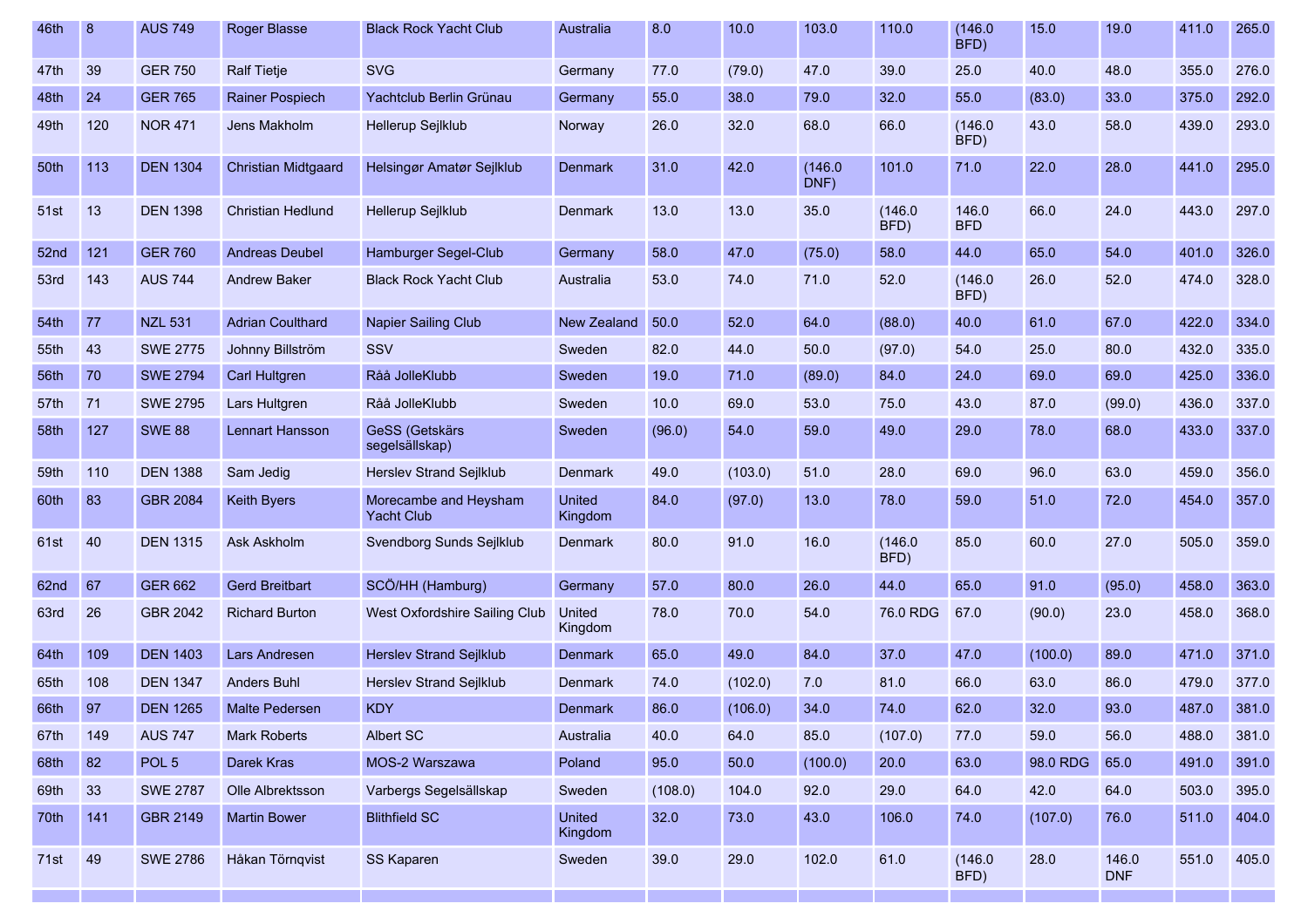| 72nd | 35  | <b>DEN 1412</b> | Jens Chr. Jurlander      | Vallensbæk Sejlklub                     | Denmark                  | (146.0)<br>BFD) | 46.0                | 146.0<br><b>DSQ</b> | 68.0            | 46.0                | 33.0                | 66.0                | 551.0 | 405.0 |
|------|-----|-----------------|--------------------------|-----------------------------------------|--------------------------|-----------------|---------------------|---------------------|-----------------|---------------------|---------------------|---------------------|-------|-------|
| 73rd | 36  | <b>GBR 2141</b> | <b>Simon Davis</b>       | <b>Upper Thames Sailing Club</b>        | <b>United</b><br>Kingdom | 68.0            | 57.0                | 72.0                | 62.0            | (146.0)<br>DNS)     | 77.0                | 70.0                | 552.0 | 406.0 |
| 74th | 42  | <b>SWE 511</b>  | Mårten Bernesand         | SSV                                     | Sweden                   | 75.0            | 66.0                | 80.0                | 60.0            | (91.0)              | 39.0                | 87.0                | 498.0 | 407.0 |
| 75th | 134 | <b>DEN 1331</b> | <b>Fritz Banner</b>      | Ebeltoft Vig Sejlklub                   | Denmark                  | 88.0            | 41.0                | (90.0)              | 86.0            | 58.0                | 81.0                | 55.0                | 499.0 | 409.0 |
| 76th | 115 | <b>DEN 1384</b> | Søren Rugaard-<br>Larsen | Hellerup Sejlklub                       | Denmark                  | (85.0)          | 63.0                | 77.0                | 54.0            | 68.0                | 71.0                | 84.0                | 502.0 | 417.0 |
| 77th | 101 | <b>POL 14</b>   | Pawel Pawlaczyk          | <b>JKW Poznan</b>                       | Poland                   | (146.0)<br>DSQ) | 146.0<br><b>DSQ</b> | 19.0                | 46.0            | 146.0<br><b>BFD</b> | 24.0                | 37.0                | 564.0 | 418.0 |
| 78th | 94  | <b>GER 539</b>  | <b>Carsten Sass</b>      | Luebecker Yacht Club                    | Germany                  | 94.0            | 68.0                | (97.0)              | 89.0            | 56.0                | 52.0                | 62.0                | 518.0 | 421.0 |
| 79th | 64  | <b>GER 715</b>  | Sven Beye                | Segeberger Segel Club                   | Germany                  | 76.0            | 75.0                | (146.0)<br>DNF)     | 30.0            | 146.0<br><b>BFD</b> | 57.0                | 44.0                | 574.0 | 428.0 |
| 80th | 51  | <b>DEN 1356</b> | Jesper Petersen          | Solrød Strand Sejlklub                  | <b>Denmark</b>           | 87.0            | 67.0                | (146.0)<br>DSQ)     | 31.0            | 146.0<br><b>BFD</b> | 47.0                | 50.0                | 574.0 | 428.0 |
| 81st | 55  | <b>GER 735</b>  | <b>Dirk Gericke</b>      | <b>SGE</b>                              | Germany                  | 102.0           | (112.0)             | 55.0                | 14.0            | 97.0                | 82.0                | 81.0                | 543.0 | 431.0 |
| 82nd | 58  | <b>DEN 1397</b> | <b>Claus Sparre</b>      | Sejlklubben Esrum Sø                    | <b>Denmark</b>           | (101.0)         | 83.0                | 81.0                | 45.0            | 60.0                | 80.0                | 88.0                | 538.0 | 437.0 |
| 83rd | 37  | <b>SWE 2792</b> | <b>Anders Widding</b>    | Umeå Segelsällskap                      | Sweden                   | 59.0            | 78.0                | 94.0                | 47.0            | (146.0)<br>BFD)     | 67.0                | 92.0                | 583.0 | 437.0 |
| 84th | 61  | <b>GER 688</b>  | <b>Dirk Dame</b>         | Segler-Vereinigung<br>Mannheim          | Germany                  | 81.0            | 62.0                | 86.0                | (93.0)          | 57.0                | 79.0                | 85.0                | 543.0 | 450.0 |
| 85th | 59  | <b>DEN 1401</b> | Mads Terkelsen           | Sejlklubben Esrum Sø                    | <b>Denmark</b>           | 71.0            | 111.0               | 31.0                | 40.0            | 96.0                | (116.0)             | 104.0               | 569.0 | 453.0 |
| 86th | 130 | <b>SWE 22</b>   | Lars Hansson             | <b>GeSS (Getskärs</b><br>segelsällskap) | Sweden                   | 64.0            | 105.0               | 93.0                | 48.0 RDG        | 76.0                | (113.0)             | 82.0                | 581.0 | 468.0 |
| 87th | 41  | <b>SWE 11</b>   | <b>Bengt Stromberg</b>   | Stenung Sunds Segelsällskap             | Sweden                   | 97.0            | 84.0                | (146.0)<br>DNF)     | 82.0            | 92.0                | 55.0                | 59.0                | 615.0 | 469.0 |
| 88th | 25  | <b>GER 761</b>  | Stefan Haage             | <b>WYC</b>                              | Germany                  | 67.0            | 76.0                | 98.0                | 63.0            | 93.0                | 92.0                | (146.0)<br>DNF)     | 635.0 | 489.0 |
| 89th | 74  | <b>DEN 1375</b> | Simon Dan Petersen       | Onsevig Sejlklub                        | Denmark                  | 106.0           | 98.0                | 40.0                | 27.0            | (146.0)<br>BFD)     | 146.0<br><b>DNF</b> | 74.0                | 637.0 | 491.0 |
| 90th | 60  | <b>DEN 1350</b> | Per Sørensen             | Sejlklubben Ebeltoft Vig                | Denmark                  | (110.0)         | 58.0                | 62.0                | 96.0            | 84.0                | 99.0                | 94.0                | 603.0 | 493.0 |
| 91st | 68  | <b>GER 766</b>  | Gunnar Goronzi           | <b>SCST</b>                             | Germany                  | 79.0            | (115.0)             | 78.0                | 59.0            | 78.0                | 111.0               | 97.0                | 617.0 | 502.0 |
| 92nd | 151 | <b>POL 16</b>   | Kacper Jarocki           | <b>Zlks Poznan</b>                      | Poland                   | 91.0            | 85.0                | (146.0)<br>DNF)     | 41.0            | 86.0                | 102.0               | 102.0               | 653.0 | 507.0 |
| 93rd | 46  | <b>SWE 2752</b> | <b>Bengt Larsson</b>     | <b>SSKA</b>                             | Sweden                   | 62.0            | 95.0                | 66.0                | (146.0)<br>BFD) | 72.0                | 72.0                | 146.0<br><b>DNC</b> | 659.0 | 513.0 |
| 94th | 126 | <b>SWE 2782</b> | Peter Rudblom            | GeSS (Getskärs<br>segelsällskap)        | Sweden                   | 93.0            | 96.0                | 104.0               | (117.0)         | 89.0                | 62.0                | 71.0                | 632.0 | 515.0 |
| 95th | 91  | <b>RSA 31</b>   | Joe Schubert             | Marselisborg Sejlklub                   | South Africa             | 113.0           | 65.0                |                     | 91.0            | 53.0                | 98.0                | 98.0                | 664.0 | 518.0 |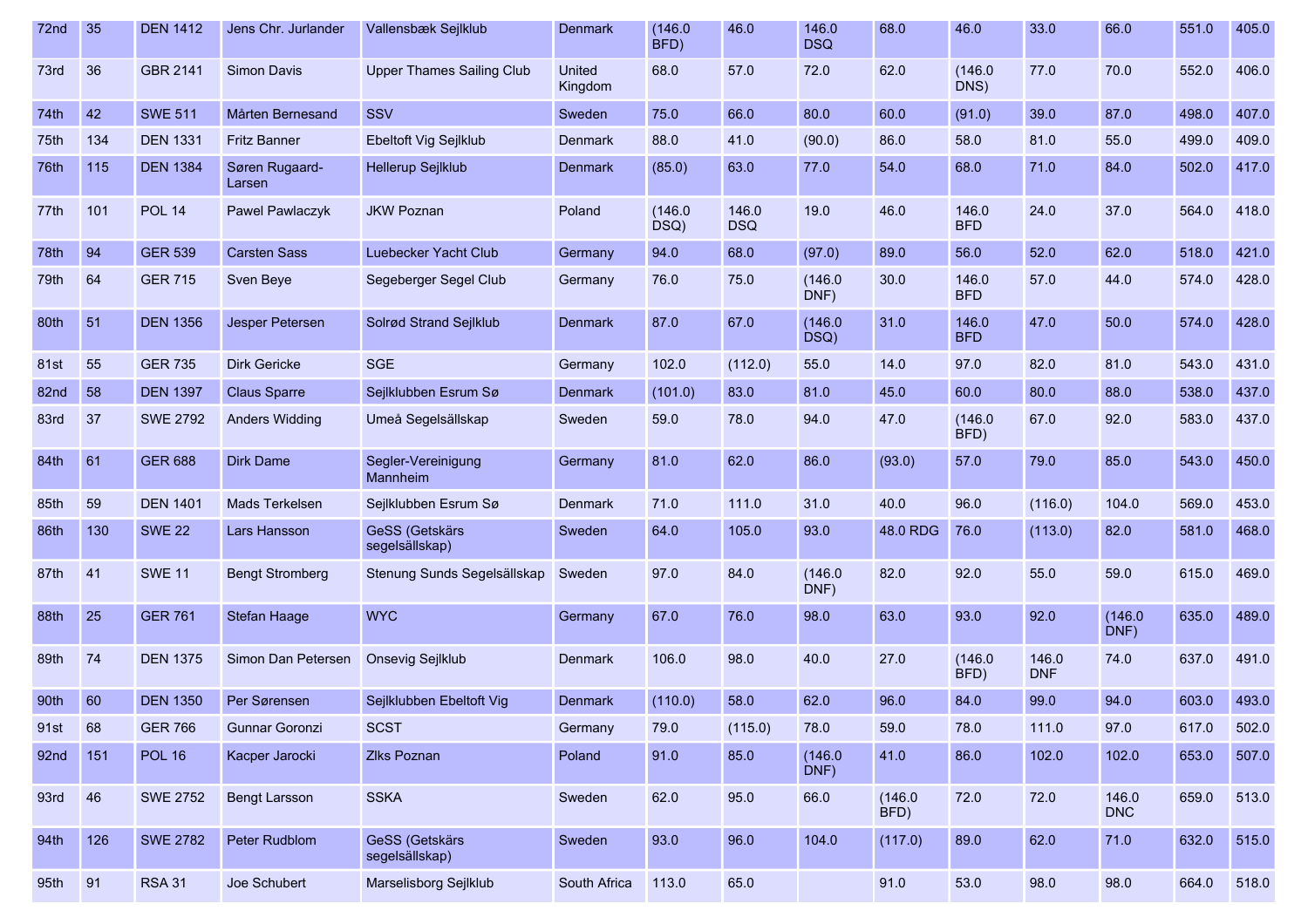|                   |     |                 |                         |                                           |                          |         |         | (146.0)<br>DNF) |                 |                     |                     |                     |       |       |
|-------------------|-----|-----------------|-------------------------|-------------------------------------------|--------------------------|---------|---------|-----------------|-----------------|---------------------|---------------------|---------------------|-------|-------|
| 96th              | 133 | <b>DEN 1212</b> | Søren Sigurdsson        | Esrum Sø                                  | <b>Denmark</b>           | (109.0) | 94.0    | 67.0            | 92.0            | 80.0                | 89.0                | 96.0                | 627.0 | 518.0 |
| 97th              | 27  | GBR 2068        | Tom Lonsdale            | West Oxfordshire Sailing Club             | United<br>Kingdom        | 56.0    | 93.0    | (146.0)<br>DNF) | 100.0           | 88.0                | 103.0               | 83.0                | 669.0 | 523.0 |
| 98th              | 129 | <b>SWE 888</b>  | Magnus Gillgren         | GeSS (Getskärs<br>segelsällskap)          | Sweden                   | 114.0   | 89.0    | 60.0            | 115.0           | 61.0                | 88.0                | (146.0)<br>DNC)     | 673.0 | 527.0 |
| 99th              | 125 | GBR 2148        | <b>Chris Perry</b>      | Glossop SC                                | United<br>Kingdom        | 103.0   | 61.0    | 95.0            | 76.0            | (146.0)<br>DNC)     | 54.0                | 146.0<br><b>DNF</b> | 681.0 | 535.0 |
| 100th             | 142 | <b>AUS 715</b>  | Daen Dorazio            | <b>Black Rock Yacht Club</b>              | Australia                | 52.0    | 118.0   | 106.0           | 105.0           | 79.0                | 76.0                | (146.0)<br>DNF)     | 682.0 | 536.0 |
| 101st             | 22  | <b>DEN 1342</b> | Johnny Leif Hansen      | Øresunds Sejlklub Frem                    | <b>Denmark</b>           | 83.0    | 87.0    | 45.0            | (146.0)<br>BFD) | 81.0                | 95.0                | 146.0<br><b>DNF</b> | 683.0 | 537.0 |
| 102nd             | 131 | <b>DEN 1392</b> | <b>Tim Normann</b>      | Frederikssund Sejlklub                    | <b>Denmark</b>           | 99.0    | 90.0    | 97.0 RDG        | 85.0            | (146.0)<br>BFD)     | 109.0               | 61.0                | 687.0 | 541.0 |
| <b>103rd</b>      | 90  | <b>POL 40</b>   | Robert Swiecki          | MKS Dwojka Warszawa                       | Poland                   | 51.0    | 77.0    | 46.0            | 112.0           | (146.0)<br>BFD)     | 112.0               | 146.0<br><b>DNF</b> | 690.0 | 544.0 |
| 104th             | 106 | <b>DEN 1302</b> | Jesper Strandberg       | <b>Herslev Strand Sejlklub</b>            | <b>Denmark</b>           | 20.0    | 88.0    | 63.0            | (146.0)<br>BFD) | 146.0<br><b>BFD</b> | 85.0                | 146.0<br><b>DNS</b> | 694.0 | 548.0 |
| 105 <sub>th</sub> | 138 | <b>FRA 1820</b> | Raymond Dodard          | C.N.C. St. Ouen                           | France                   | 120.0   | (125.0) | 65.0            | 65.0            | 73.0                | 121.0               | 105.0               | 674.0 | 549.0 |
| 106th 84          |     | <b>GBR 2085</b> | <b>Gavin Waldron</b>    | Morecambe &, Heysham YC                   | United<br>Kingdom        | 105.0   | 122.0   | (146.0)<br>DNF) | 94.0            | 83.0                | 75.0                | 78.0                | 703.0 | 557.0 |
| 107th             | 116 | <b>DEN 1262</b> | <b>Troels Lykke</b>     | Hellerup Sejlklub                         | <b>Denmark</b>           | 18.0    | 72.0    | 30.0            | (146.0)<br>DNC) | 146.0<br><b>DNC</b> | 146.0<br><b>DNC</b> | 146.0<br><b>DNC</b> | 704.0 | 558.0 |
| 108th 38          |     | <b>DEN 1316</b> | Peter Kirkegaard        | Søværnets IF                              | <b>Denmark</b>           | 69.0    | 81.0    | 69.0            | 83.0            | (146.0)<br>BFD)     | 115.0               | 146.0<br><b>DNF</b> | 709.0 | 563.0 |
| 109th             | 153 | GBR 2130        | Deryck Lovegrove        | <b>Burghfield</b>                         | <b>United</b><br>Kingdom | 92.0    | 92.0    | (146.0)<br>DNF) | 109.0           | 100.0               | 105.0               | 73.0                | 717.0 | 571.0 |
| 110th 50          |     | <b>DEN 1348</b> | Kim W.Holm              | Solrød Strand Sejlklub                    | <b>Denmark</b>           | 104.0   | 107.0   | 88.0            | 69.0            | 104.0               | 101.0               | (146.0)<br>DNC)     | 719.0 | 573.0 |
| 111th 148         |     | <b>AUS 756</b>  | <b>Michael Horvath</b>  | Albert SC / Williamstown SC               | Australia                | 118.0   | 126.0   | 105.0           | (146.0)<br>DNF) | 98.0                | 58.0                | 75.0                | 726.0 | 580.0 |
| 112th 136         |     | <b>FRA 723</b>  | <b>Matthieu Chenuil</b> | CYV L'isle adam                           | France                   | 98.0    | 99.0    | (146.0)<br>DNF) | 108.0           | 95.0                | 110.0               | 77.0                | 733.0 | 587.0 |
| 113th 32          |     | <b>DEN 1334</b> | Peter Nielsen           | Veddelev Strands Bådelaug                 | Denmark                  | 119.0   | 120.0   | 76.0            | 42.0            | 94.0                | (146.0)<br>DNC)     | 146.0<br><b>DNC</b> | 743.0 | 597.0 |
| 114th 48          |     | <b>GER 649</b>  | Kai Wehmhörner          | <b>SSCRa (Seesportclub</b><br>Rangsdorf). | Germany                  | 60.0    | 116.0   | (146.0)<br>DNF) | 104.0           | 75.0                | 108.0               | 146.0<br><b>DNC</b> | 755.0 | 609.0 |
| 115th 62          |     | <b>GER 651</b>  | Heinz Ridder            | Seglerverein Paderborn                    | Germany                  | 121.0   | 110.0   | (146.0)<br>DNF) | 98.0            | 102.0               | 104.0               | 103.0               | 784.0 | 638.0 |
| 116th 80          |     | <b>DEN 1318</b> | Egon Petersen           | Nakskov Sejlklub                          | Denmark                  | 111.0   | 128.0   |                 | 79.0            | 107.0               | 124.0               |                     | 797.0 | 651.0 |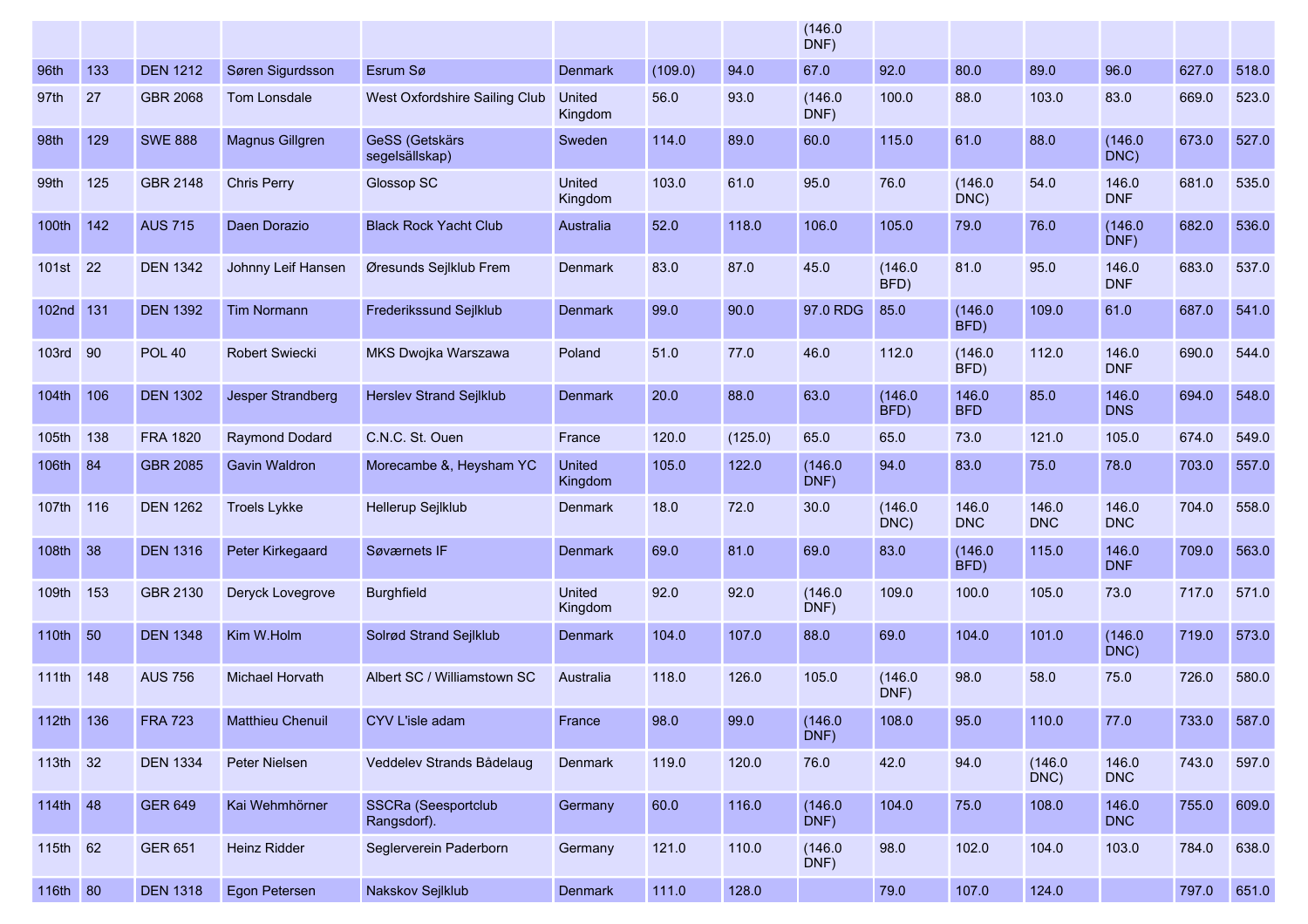|                   |     |                 |                            |                                           |                          |                 |                     | 102.0<br><b>RDG</b> |                     |                     |                     | (146.0)<br>DNF)     |       |       |
|-------------------|-----|-----------------|----------------------------|-------------------------------------------|--------------------------|-----------------|---------------------|---------------------|---------------------|---------------------|---------------------|---------------------|-------|-------|
| 117th 57          |     | <b>DEN 1321</b> | <b>Bjørn Westergaard</b>   | Sejlklubben Sundet / KDY                  | Denmark                  | (146.0)<br>DNC) | 146.0<br><b>DNC</b> | 146.0<br><b>DNC</b> | 146.0<br><b>DNC</b> | 146.0<br><b>DNC</b> | 30.0                | 45.0                | 805.0 | 659.0 |
| 118th 30          |     | <b>RSA 32</b>   | <b>Brett Graham</b>        | Wakatere (Victoria Lake Club)             | South Africa             | 100.0           | 101.0               | (146.0)<br>DNF)     | 146.0<br><b>DNC</b> | 146.0<br><b>DNC</b> | 84.0                | 91.0                | 814.0 | 668.0 |
| 119th             | 96  | <b>BEL 214</b>  | <b>Paul Verrijdt</b>       | <b>KLYC-Antwerpen</b>                     | Belgium                  | 112.0           | 86.0                | 101.0               | (146.0)<br>BFD)     | 82.0                | 146.0<br><b>DNF</b> | 146.0<br><b>DNC</b> | 819.0 | 673.0 |
| 120 <sub>th</sub> | 92  | <b>GBR 2062</b> | <b>Brian Quayle</b>        | Manx Sailing & Cruising Club              | <b>United</b><br>Kingdom | 124.0           | 119.0               | (146.0)<br>DNF)     | 121.0               | 101.0               | 117.0               | 101.0               | 829.0 | 683.0 |
| 121st             | 98  | <b>DEN 1396</b> | <b>Stig Frandsen</b>       | <b>KBL</b>                                | <b>Denmark</b>           | 107.0           | 100.0               | (146.0)<br>DNC)     | 119.0               | 70.0                | 146.0<br><b>DNS</b> | 146.0<br><b>DNC</b> | 834.0 | 688.0 |
| 122nd 52          |     | <b>DEN 1390</b> | <b>Mads Brockhuus</b>      | Skælskør Amatør Sejlklub                  | <b>Denmark</b>           | 73.0            | 121.0               | 61.0                | (146.0)<br>BFD)     | 146.0<br><b>DNC</b> | 146.0<br><b>DNC</b> | 146.0<br><b>DNC</b> | 839.0 | 693.0 |
| 123rd             | 150 | <b>FRA 1823</b> | Guillaume De<br>Kervénoael | <b>ABCvoile</b>                           | France                   | 116.0           | 129.0               | (146.0)<br>DNF)     | 103.0               | 87.0                | 114.0               | 146.0<br><b>DNS</b> | 841.0 | 695.0 |
| 124th             | 135 | <b>AUS 692</b>  | <b>Bill Tyler</b>          | Drummoyne SC                              | Australia                | 90.0            | 113.0               | (146.0)<br>DNF)     | 116.0               | 90.0                | 146.0<br><b>DNF</b> | 146.0<br><b>DNC</b> | 847.0 | 701.0 |
| 125th             | 107 | <b>DEN 1336</b> | <b>Thomas Christensen</b>  | <b>Herslev Strand Sejlklub</b>            | Denmark                  | 126.0           | 108.0               | (146.0)<br>DNF)     | 102.0               | 146.0<br><b>BFD</b> | 74.0                | 146.0<br><b>DNS</b> | 848.0 | 702.0 |
| 126th             | 140 | GBR 2117        | <b>Teddy Arrowsmith</b>    | <b>Brancaster Staithe Sailing</b><br>Club | <b>United</b><br>Kingdom | 123.0           | 127.0               | (146.0)<br>DNF)     | 146.0<br><b>DNF</b> | 110.0               | 106.0               | 90.0                | 848.0 | 702.0 |
| 127th 139         |     | <b>NOR 444</b>  | <b>Rolf Wahlqvist</b>      | <b>Bærum Seilforening</b>                 | Norway                   | 134.0           | 123.0               | (146.0)<br>DNF)     | 120.0               | 106.0               | 119.0               | 100.0               | 848.0 | 702.0 |
| 128th             | 132 | <b>DEN 1405</b> | Poul Christiansen          | Farum / Hellerup                          | Denmark                  | 115.0           | 124.0               | (146.0)<br>DNC)     | 95.0                | 103.0               | 125.0               | 146.0<br><b>DNS</b> | 854.0 | 708.0 |
| 129th             | 21  | <b>DEN 1341</b> | Per Hansen                 | Øresunds Sejlklub Frem                    | <b>Denmark</b>           | 122.0           | 117.0               | (146.0)<br>DNC)     | 111.0               | 99.0                | 146.0<br><b>DNC</b> | 146.0<br><b>DNC</b> | 887.0 | 741.0 |
| 130th             | 122 | <b>DEN 1159</b> | Ralph Eriksen              | Haderslev Sejl Club                       | <b>Denmark</b>           | 132.0           | 136.0               | (146.0)<br>DNF)     | 87.0                | 105.0               | 146.0<br><b>DNC</b> | 146.0<br><b>DNC</b> | 898.0 | 752.0 |
| 131st             | 146 | <b>AUS 727</b>  | <b>Donald Williams</b>     | <b>Black Rock Yacht Club</b>              | Australia                | 117.0           | 56.0                | (146.0)<br>DNF)     | 146.0<br><b>DNC</b> | 146.0<br><b>DNC</b> | 146.0<br><b>DNC</b> | 146.0<br><b>DNC</b> | 903.0 | 757.0 |
| 132nd 87          |     | <b>SWE 2631</b> | Tomas Johansson            | Mora SS                                   | Sweden                   | 89.0            | 134.0               | (146.0)<br>DNC)     | 99.0                | 146.0<br><b>BFD</b> | 146.0<br><b>DNF</b> | 146.0<br><b>DNC</b> | 906.0 | 760.0 |
| 133rd 31          |     | <b>SWE 2121</b> | Björn Lindvall             | Värmdö Jolleseglare                       | Sweden                   | 127.0           | (146.0)<br>DNC)     | 146.0<br><b>DNF</b> | 113.0               | 109.0               | 120.0               | 146.0<br><b>DNC</b> | 907.0 | 761.0 |
| 134th 102         |     | <b>POL 1361</b> | Zbigniew DRYZNER           | JK Kotwica Tarnobrzeg                     | Poland                   | 125.0           | 135.0<br><b>RDG</b> | (146.0)<br>DNF)     | 118.0               | 108.0               | 146.0<br><b>DNC</b> | 146.0<br><b>DNC</b> | 924.0 | 778.0 |
| 135th 119         |     | <b>DEN 1326</b> | Jakob Christensen          | Hellerup Sejlklub                         | Denmark                  | 131.0           | 133.0               | (146.0)<br>DNF)     | 146.0<br><b>DNF</b> | 146.0<br><b>DNC</b> | 118.0               | 106.0               | 926.0 | 780.0 |
| 136th 100         |     | <b>DEN 1284</b> | Ingo Griem                 | Kaløvig Bådelaug                          | Denmark                  |                 | 114.0               |                     |                     | 111.0               | 123.0               |                     | 932.0 | 786.0 |